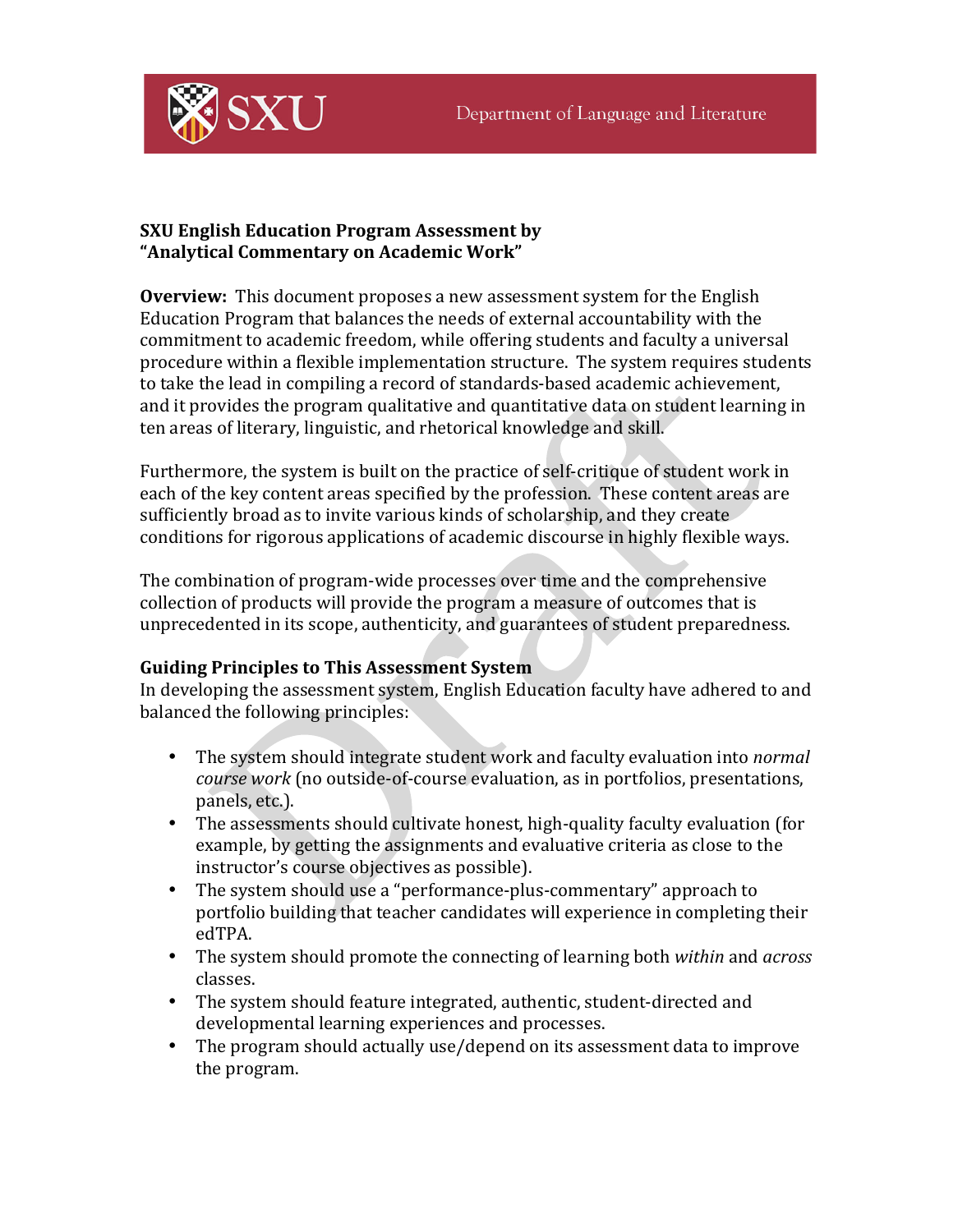- The system should be clearly understood by instructors and students, and be programmatically universal to facilitate student planning and growth over time.
- The system should be scalable—e.g., to allow easy integration of additional, future programmatic assessments like portfolios.
- The system should require students to take responsibility for compiling commentaries across all the standards.

**Goal:** The goal of this assessment system is to encourage, support, and enable students to *define central disciplinary concepts* and *use academic discourse* to *make* arguments in critiquing their own work in relation to these concepts over the developmental span of their program.

**Procedure**: For every 200- and 300-level ENGL course, students will be required to submit a "commentary" paper on one of their course projects (a paper, a presentation, a project, etc.). The student will choose a commentary topic from a choice of 10 areas as specified by the NCTE Standards for

- 1. Literature (classic texts)
- 2. Literature (contemporary texts)
- 3. Literature (non-print, media)
- 4. Literature (historical traditions)
- 5. Literature (genre)
- 6. Diversity (gender, ethnicity, class)
- 7. Theory
- 8. Writing
- 9. Language
- 10. Adolescent reading and writing

**Impact on Department:** The broad categories listed above, plus a very flexible commentary approach, should enable a seamless integration into current and future course work, without the heavy hand of a prescriptive new assignment (i.e., other than the commentary itself). A key factor of the commentary assignment is the rhetorical invitation to "make a case"—in *either* direction, i.e., in having students argue that an artifact of their creation (be it a critique, a creative work, or whatever) *does* or *does* not qualify as an exemplar or a good fit for any given category under consideration. The commentary provided by the student is an opportunity for the student to show an awareness of a definition of the category and to apply that definition to his/her work in the context of larger disciplinary terms and discussions.

The only structural change to the department's programs would be the addition of a standing assignment, a commentary assignment, in all 200- and 300-level classes. The commentary would be performed on an existing instructor-assigned, but student-chosen, student-created course artifact or project. In ENGL 207 students would be introduced to the commentary project and procedure more or less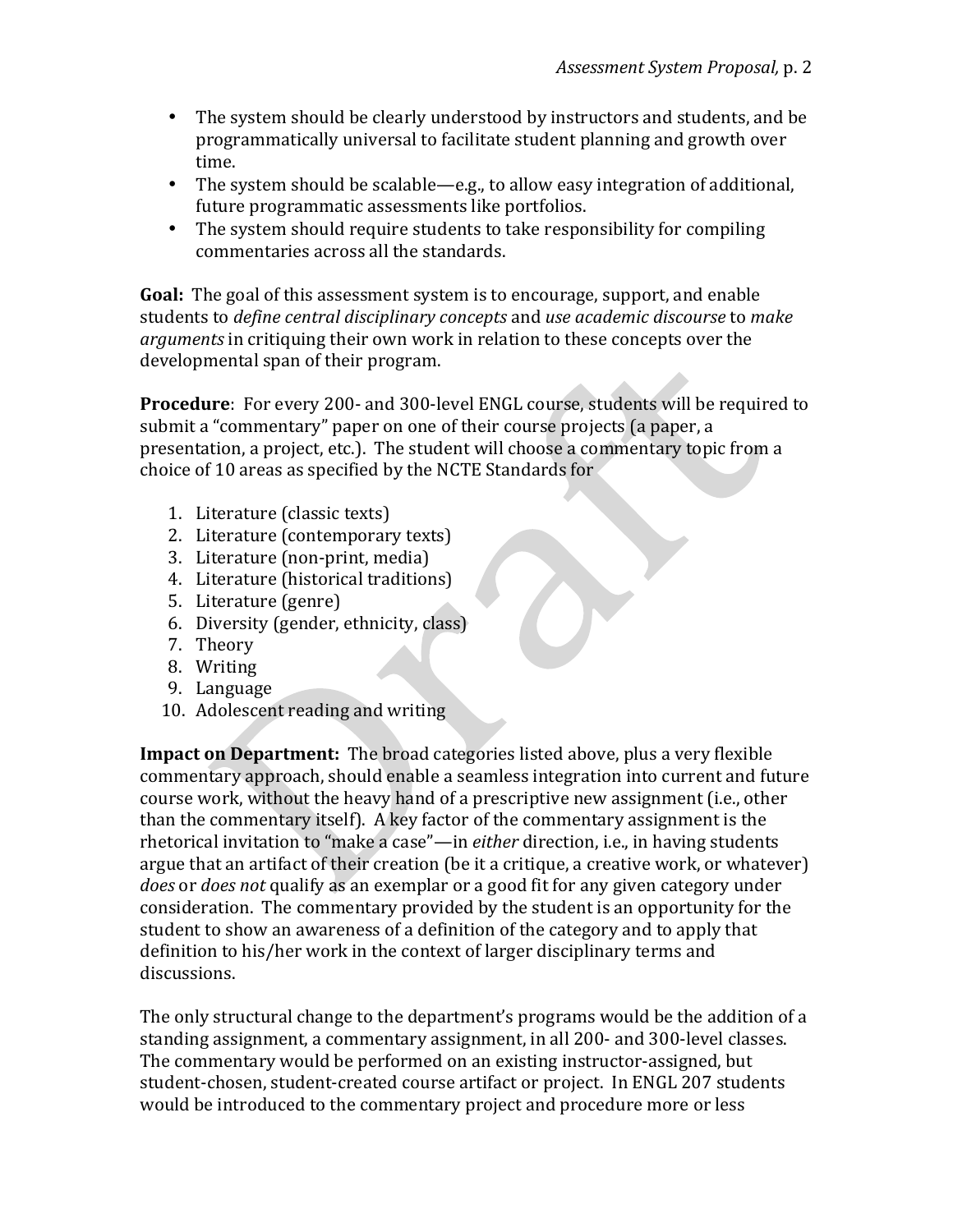formally, but the general procedure could be introduced (for students who do not take 207 first) or reviewed in all 200- and 300-level courses. Students would have web access to all the necessary documents for the assessment system, which include the following:

- Commentary Project Overview for Students (Draft attached)
- 10 Commentary Assignment Sheets for Students (Genre draft attached)
- 10 Rubrics for Students and Faculty (Genre draft attached)
- Examples of Student Commentaries that Illustrate Rubric Evaluation Criteria

In essence, instructors would be asked to support the system by including at least one commentary assignment as part of the course work of every course. This assignment may or may not be included in the student's grade (as the instructor desires), but a table of rubric scores for the class would be sent to the program each semester. Typically, students would choose which type of commentary to write for any given course, but faculty would be free to select and feature commentary areas that are relevant to courses, and they might require the completion of that commentary or commentaries as part of class work. In such cases, the program's commentary assignment sheet might be replaced by a course-specific assignment sheet, provided the replacement assignment offered an opportunity to evaluate performance on all the rubric criteria.

**Livetext**: Each semester the data from 200- and 300-level courses will be gathered by the Program and submitted to Livetext. In the future, all faculty who so desire will submit data directly to Livetext.

**Other Program Assessments:** This new "Analytical Commentary on Academic Work" assessment system is designed to address NCTE Content Standards 1 and 2, which cover literature, language, and writing. The remaining standards which cover content pedagogy (Standards 3 and 4); learners (Standard 5); social justice (Standard  $6$ ); and the profession (Standard 7) will be addressed in the English Education program courses. They will be addressed as follows:

- Standard 3: TRL
- Standard 4: TWL
- Standards 5, 6, and 7: The Program Essay: "Learners and the Profession that Supports Them" in TWL, TRL, ENGL 344, and methods

**Common Rubric Design:** Though only one rubric (Genre) has been designed as an example for the sake of this proposal, a rubric rationale has been developed to guide the creation of all ten rubrics. Each rubric would have the following four criteria:

• Criterion 1: Provide a description of the artifact you created and that you are commenting on.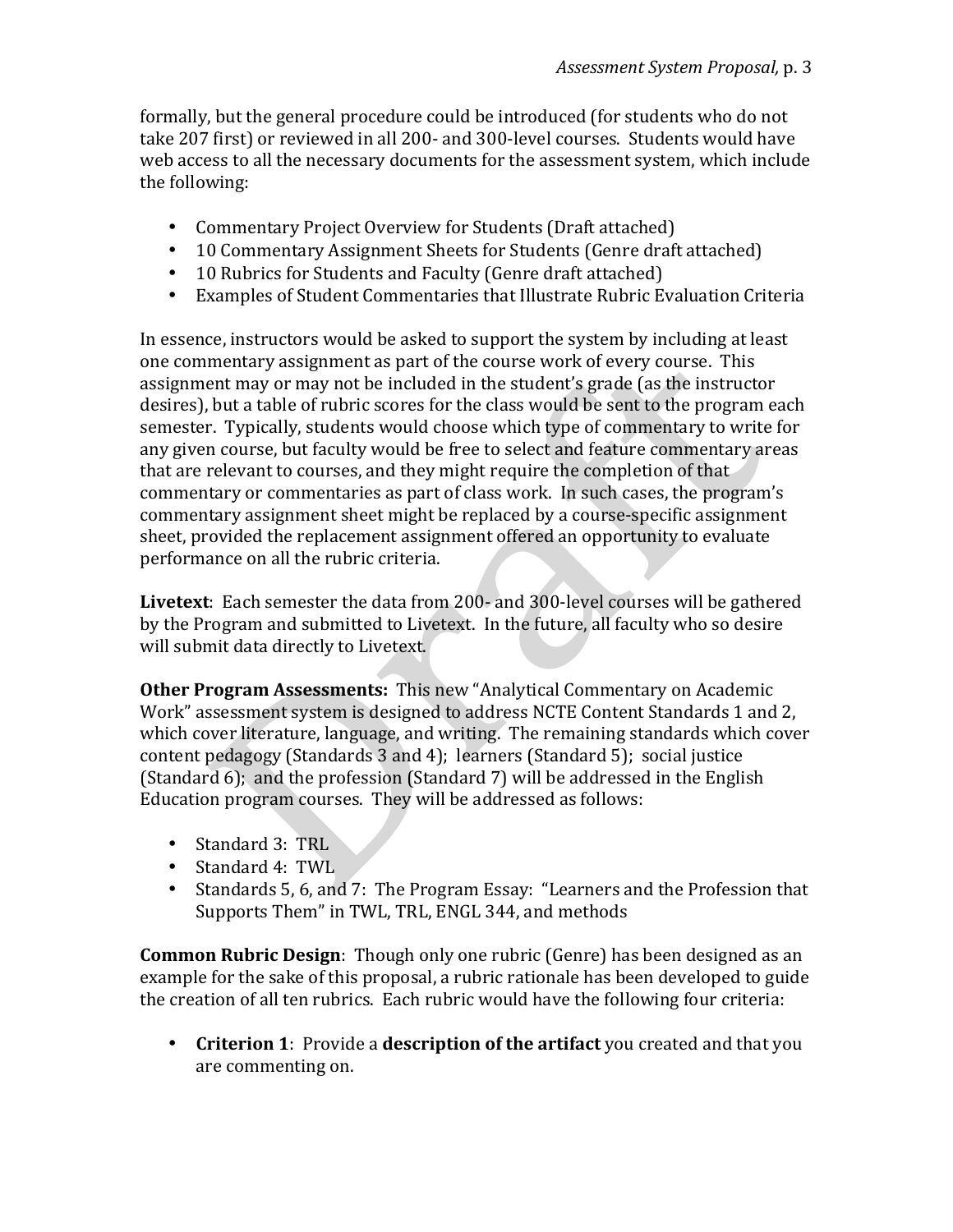- Criterion 2: Provide a close reading of the artifact, with some focus on whatever it is the rubric is designed to measure.
- Criterion 3: Provide some understanding of the **broader context of** whatever it is the rubric is designed to measure.
- **Criterion 4**: Show capacity to write using the **discourse conventions** of literary/linguistic/rhetorical analysis.

# **Rubric Soring:**

| −<br><br>ceeus<br>ΔXι | Meets | Ameroino<br>---- | /ident<br>ונזצו<br>. . |
|-----------------------|-------|------------------|------------------------|
|                       |       |                  |                        |

Each commentary should be 2-4 pages, double-spaced, in length.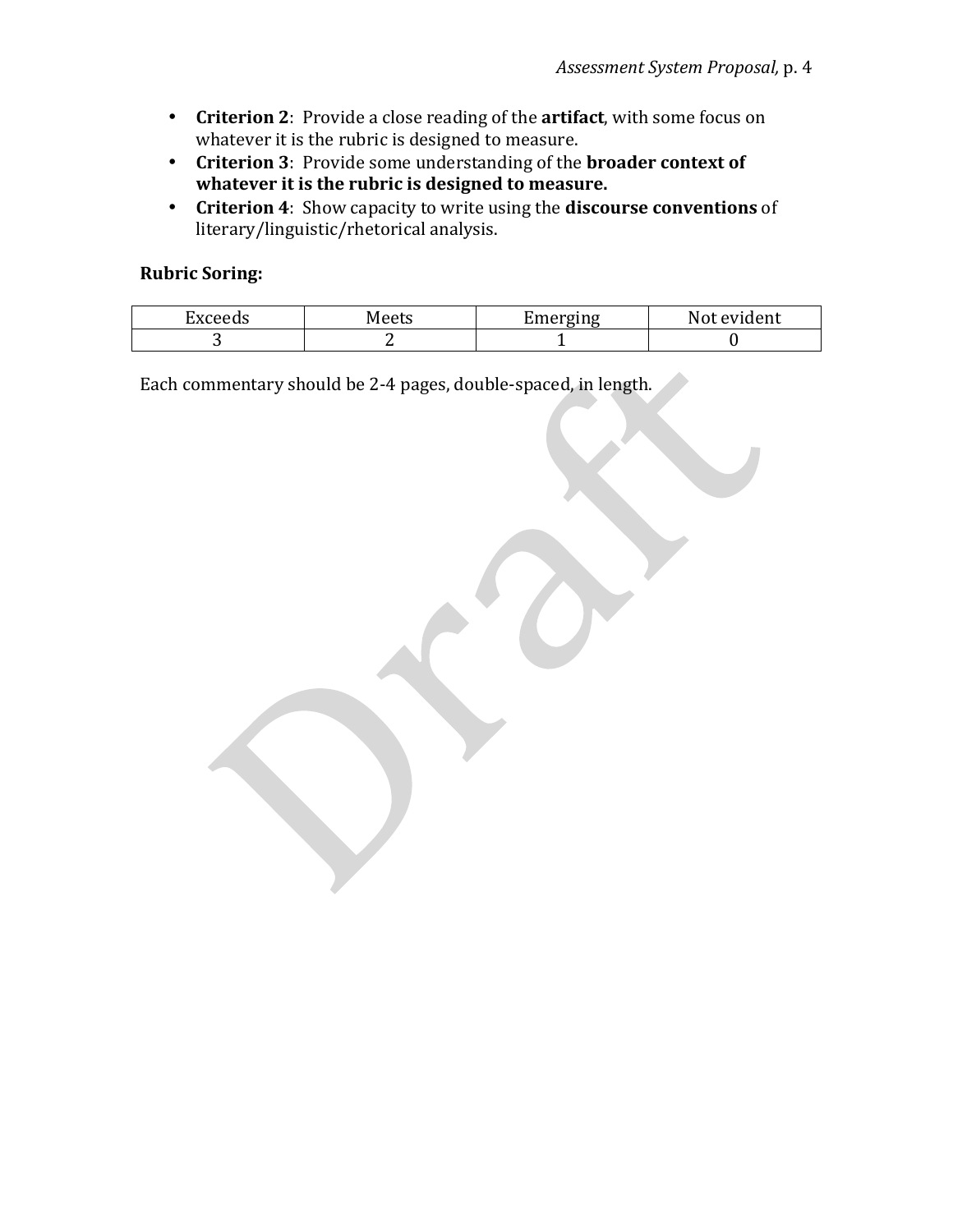

# [Draft of Project Overview to give to students]

### **Analytical Commentary Assessment Program**

Throughout their studies in the major, students in the English Education Program are required to compose a series of commentaries designed to document their knowledge and skills in ten key areas of literary, linguistic, and rhetorical. The ten areas are as follows:

- 1. Literature (classic texts)
- 2. Literature (contemporary texts)
- 3. Literature (non-print, media)
- 4. Literature (historical traditions)
- 5. Literature (genre)
- 6. Diversity (gender, ethnicity, class)
- 7. Theory
- 8. Writing
- 9. Language
- 10. Adolescent reading and writing

Students are asked to complete one commentary for each 200- and 300-level course in the program (excluding the English Education courses). (There are  $10 \text{ such }$ courses.)

The commentary is based on a course assignment of the student's choice. In some classes instructors will guide or encourage students to write certain types of commentaries, but in all cases, it is the student's choice as to which commentary will be completed in which course. It is the student's responsibility over the entirety of the program to ensure that all 10 commentaries are completed by the time the student completes ENGL 373, at which point the student will compile the 10 commentaries into a portfolio.

Each of the ten areas has an assignment sheet and rubric to guide the student in writing the commentary.

The ideal commentary provides evidence that the writer is aware of basic literary/linguistic/rhetorical categories, terminology, and modes of discussion. As well, the ideal commentary will show a strong degree of self-awareness as one critiques and categorizes the literary/linguistic/rhetorical writings that comprise the artifacts under review. Students are encouraged, to the extent possible, to connect knowledge and skills from the entire body of their English coursework as they plan and complete all their commentary assignments.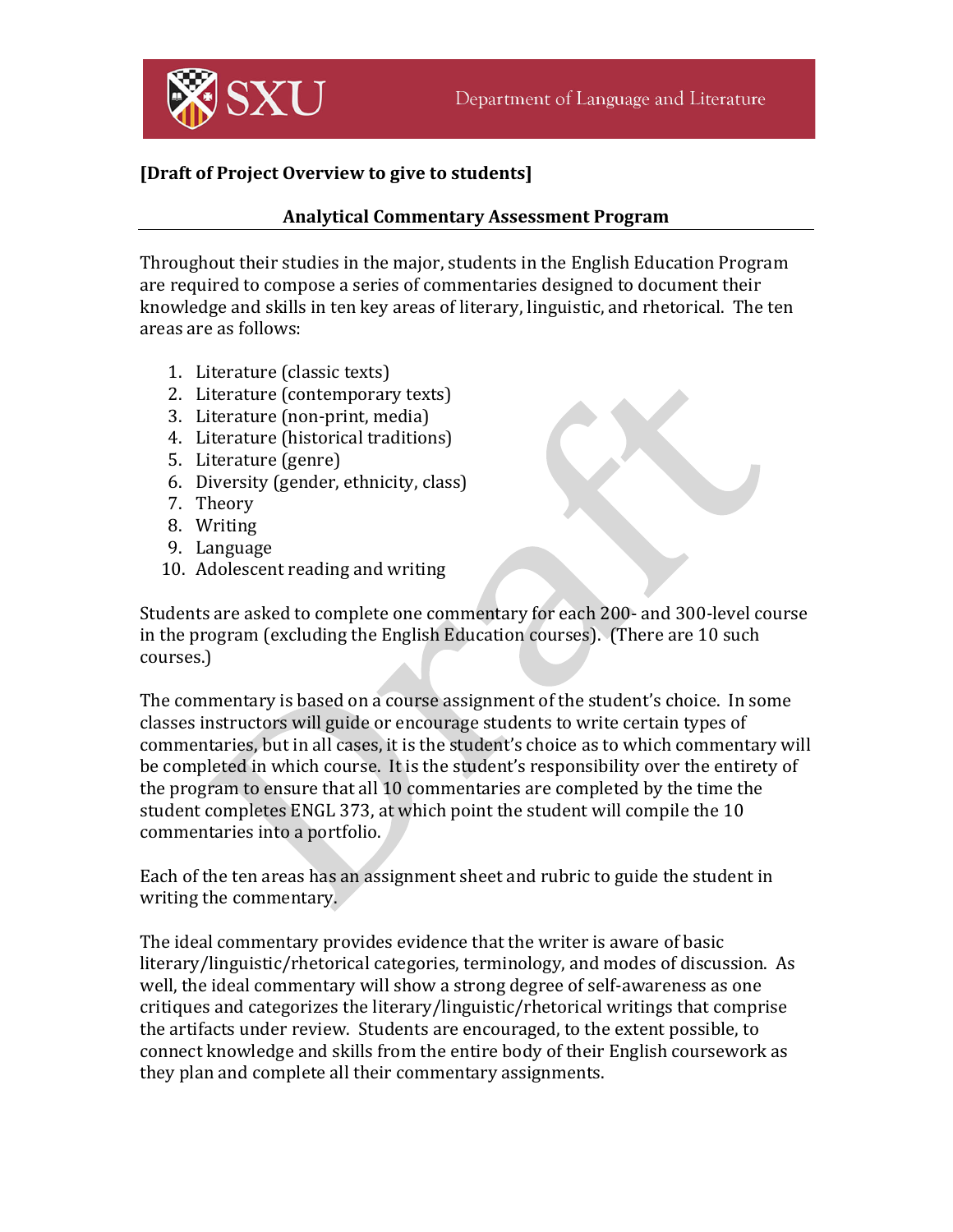

# **[SAMPLE Assignment Sheet]**

## **Genre Commentary Assignment Sheet**

### **Background**

Genre may be defined generally as "a category of artistic composition, as in music or literature, characterized by similarities in form, style, or subject matter" (Oxford *Dictionaries*)

In literature studies, the term sometimes refers to the broad literary categories of epic, tragedy, comedy, poetry, the novel, non-fiction, parody, and the like. The features of literary works that get classified into these categories are often clear enough that readers are able to place the works decisively into one distinct category.

Beyond these classifications, there is another sense of "genre" that opens up a more fluid, or granular, or *ad hoc* form of classification. The term genre may be used on this smaller level to indicate "any identifiable set of characteristics that may be used to define a potential group or phenomenon." When one says, "I am not '*that guy*," he is engaging in a type of "genre thinking," for the term "that guy" is clearly definable and classifiable. A "chick flick" is a certain *kind of* film. A blog rant has identifiable stylistic and content features. And on it goes.

In between these two extremes of "genre" as a technical term for literary classification, and "genre" as a type of thinking that looks for any criteria upon which to base groupings, there is widespread use of the term by literary critics, teachers, readers, and audiences in general.

### **The Commentary Assignment**

For this assignment, choose an artifact of yours that represents some form of genre analysis (or performance) that you may use as the basis for a brief, focused analysis of the concept of genre.

Use your commentary to engage in an "informed genre discussion" that employs the discourse conventions of literary or rhetorical commentary. Drawing on your concept of "genre" from your coursework, your artifact, and your new research, make an argument about the genre analysis (or performance) in your selected artifact. Possible questions your commentary might explore include (but are not limited to) the following:

• What is the definition of genre that your artifact promotes, suggests, makes possible, or prevents?